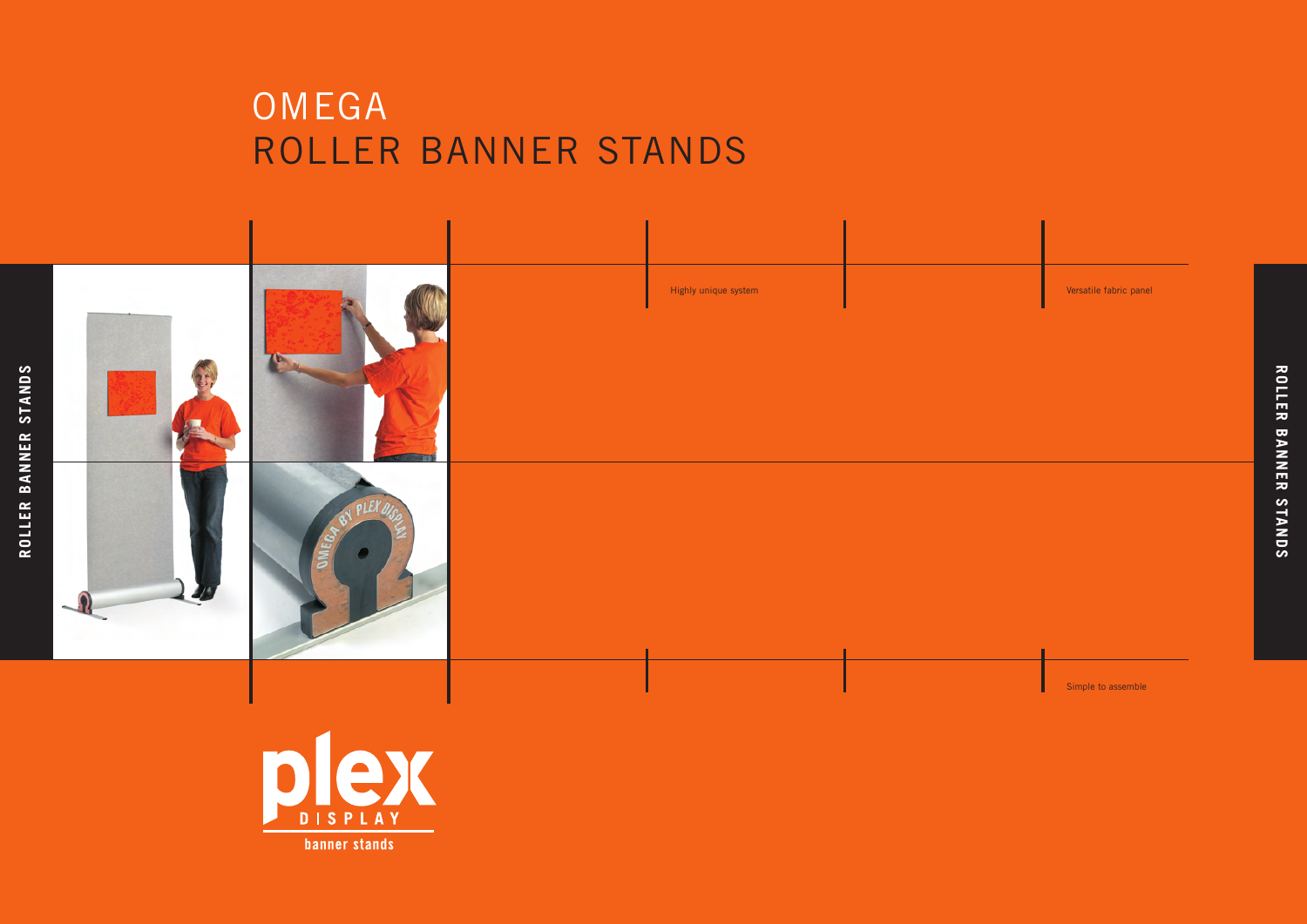# OMEGA FABRIC PRACTICAL AND FLEX

THE OMEGA FABRIC IS A **HIGHLY FLEXIBLE SINGLE SIDED** ROLLER BANNER STAND. IT IS SUPPLIED WITH A VERSATILE VELCRO® COMPATIBLE FABRIC PANEL WHICH IS AVAILABLE IN A **WIDE CHOICE OF FABRIC COLOURS** AND STYLES. THE OMEGA FABRIC HAS A VISIBLE DISPLAY AREA OF 2000MM X 800MM AND IT IS **EASY TO CHANGE** INDIVIDUAL POSTERS IN SECONDS. IDEAL FOR USE IN SCHOOLS AND COLLEGES.

#### **FEATURES**

- Smart satin anodised aluminium casing with transparent plastic end caps
- Removable end caps offer the option to add a personalised colour or logo
- Simply attach individual posters to the fabric panel with Velcro and change as required
- Patented self tensioning mechanism allows easy change fabric panel facility
- Supplied with a handy carry bag

#### **ACCESSORIES**

- Choice of nine Prelude fabric colours
- Huge range of spotlighting options





International Patent No. 2391685

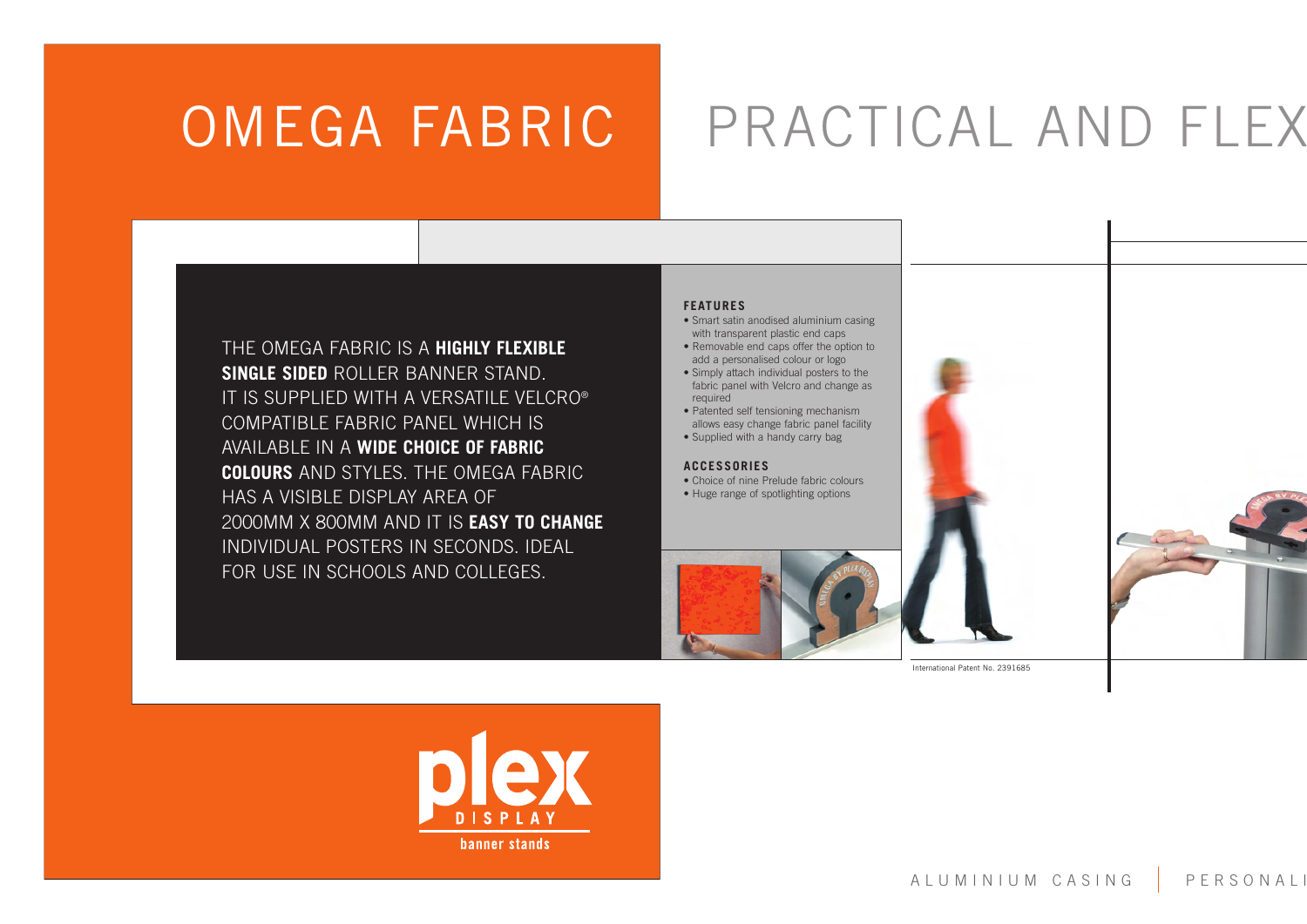**IBLE** 









8. Shadow 9. Eclipse

3. Helios 5 50w hi spotlight

1. Helios 3 50w hi spotlight 2. Helios 4 50w hi spotlight

**5**

5. Helios 7 50w low voltage spotlight 6. Helios 8

**1 2**

**3 4**

50w low voltage spotlight

Please note : Fabric colours shown are only given as a guide. Slight colour variations may occur between batches of material